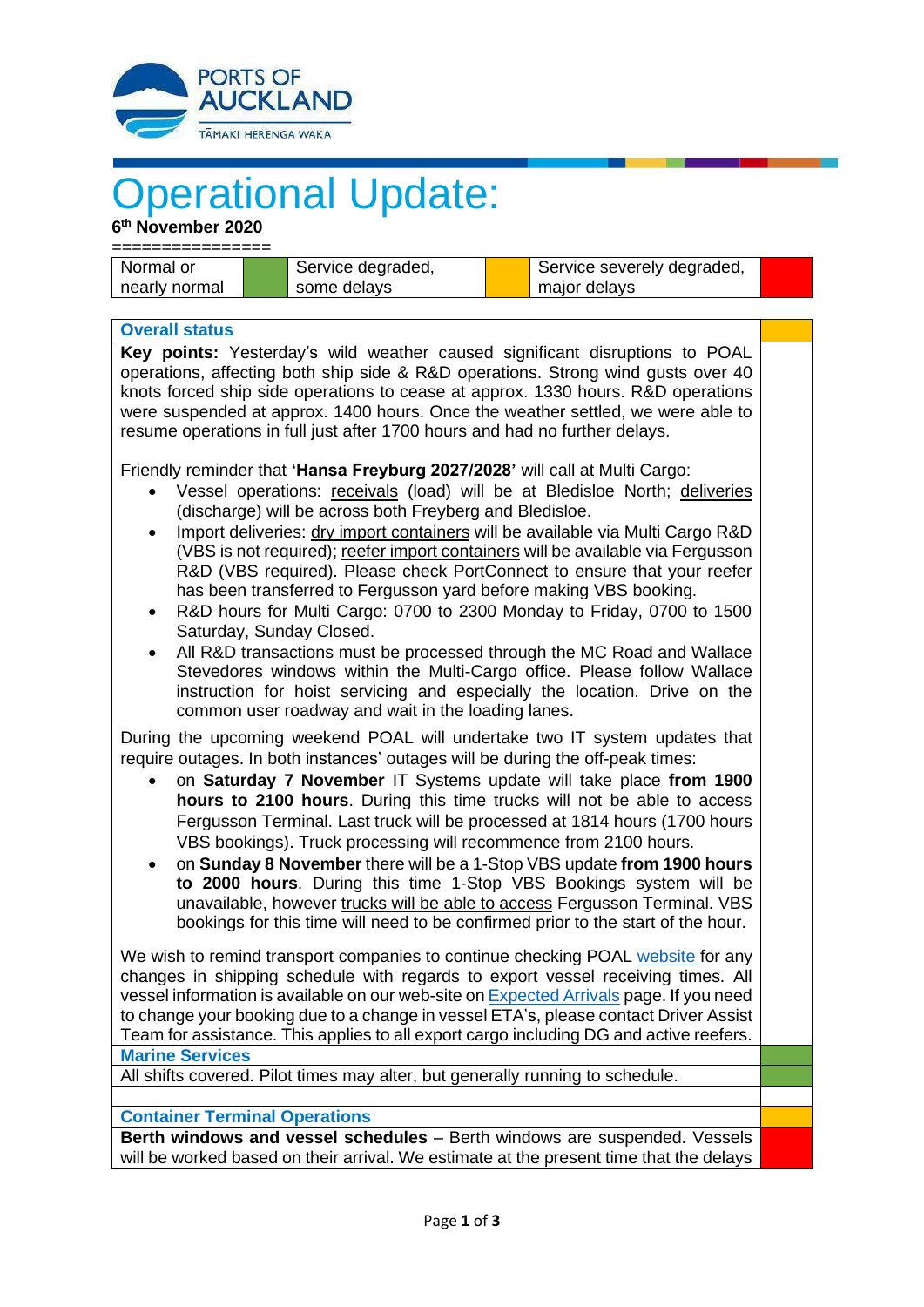to vessels berthing to commence work is averaging approx. 7-10 days. This could extend out with increasing demand for higher vessel exchanges.

Please see below the vessels scheduled to arrive over the next few days (note: this is an indication only and may change due to operations):

- **Currently alongside and working:** 'Cap Capricorn 039S' (PANZ) & TOUCAN HUNTER 071S' (NEASIA)
- **Berthing 08 November:** 'APL Denver 367S' (CNS)
- **Berthing 10 November:** 'OEL Badrinath 272' (NZS)

We will keep the [website](http://www.poal.co.nz/) updated with the most current information.

**Labour supply** –We are still working to a continuous 24/7 operation targeting 3 cranes during daytime and 2 at night. Where we can supplement additional capacity relative to the hours of work and fatigue risk management we are. This is as well as providing suitable coverage for road, rail and yard ancillary work.

**Yard Capacity** – As of today, the main terminal is approx. 59% utilised and Automation yard at 37%

**Road Services** – Wednesday R&D run extremely well, however on Thursday we suffered delays the Terminal closure as a result of the weather. Over the course of two days we have delivered out 1373 import containers via road and 221 import containers via rail. Average truck turn times on Wednesday have been holding around 34 minutes. Thursday average was affected by the Terminal closure and subsequently jumped to 59.5 minutes.

To ease the pressure caused by the Terminal closer due to adverse weather on Thursday, we have extended demurrage free time for the following vessels:

| <b>Vessel</b>       | <b>Last Free Day</b> | <b>Last Free Time</b> |
|---------------------|----------------------|-----------------------|
| CSL ATLANTIC 187    | 06-11-2020           | 0600 07-11-2020       |
| XIN ZHANG ZHOU 040S | $07-11-2020$         | 0600 08-11-2020       |
| NEFELI 012S         | 08-11-2020           | 0600 09-11-2020       |

Today's R&D operations are busy but steady. There is some flexibility around VBS Bookings. We will be assisting with VBS for fully cleared import DG and reefer containers as well as export cut off. For Late Receival approvals please apply through Customer Service Team.

The upcoming weekend will be challenging with high volumes discharging into the Terminal. Road operators please ensure to target maximum import uplift to help relieve yard congestion that will continue to build over the weekend. Please expect delays to truck turn times on Monday–Wednesday next week and limitations in our ability to provide any additional VBS slots.

**Productivity** – still operating at lower than normal productivity levels. The main impact is yard congestion and labour.

**Rail Services** – working well **Other** –

## **Multi-Cargo Operations**

**Berth and Yard Capacity** - Jellicoe berths are currently 100% utilised today and Freyberg is at 100%. Container volumes are getting high with yard utilisation currently at 80%. This is expected to increase throughout the rest of the weekend as we receive containers and breakbulk cargo for 7 conventional vessels next week. Bulk operations remain steady at Freyberg Wharf. Bledisloe, Capt. Cook and the CHF are currently at 50% utilisation but expected to increase significantly during the weekend with five PCC vessels inbound over the weekend.

We wish to remind exporters and transport companies that shipping schedules for vessels calling Multi Cargo wharves is fluid and can change without advance notice. We urge you to liaise directly with the shipping lines for most up to date information on vessel receival & cut off times, arrivals and departures.